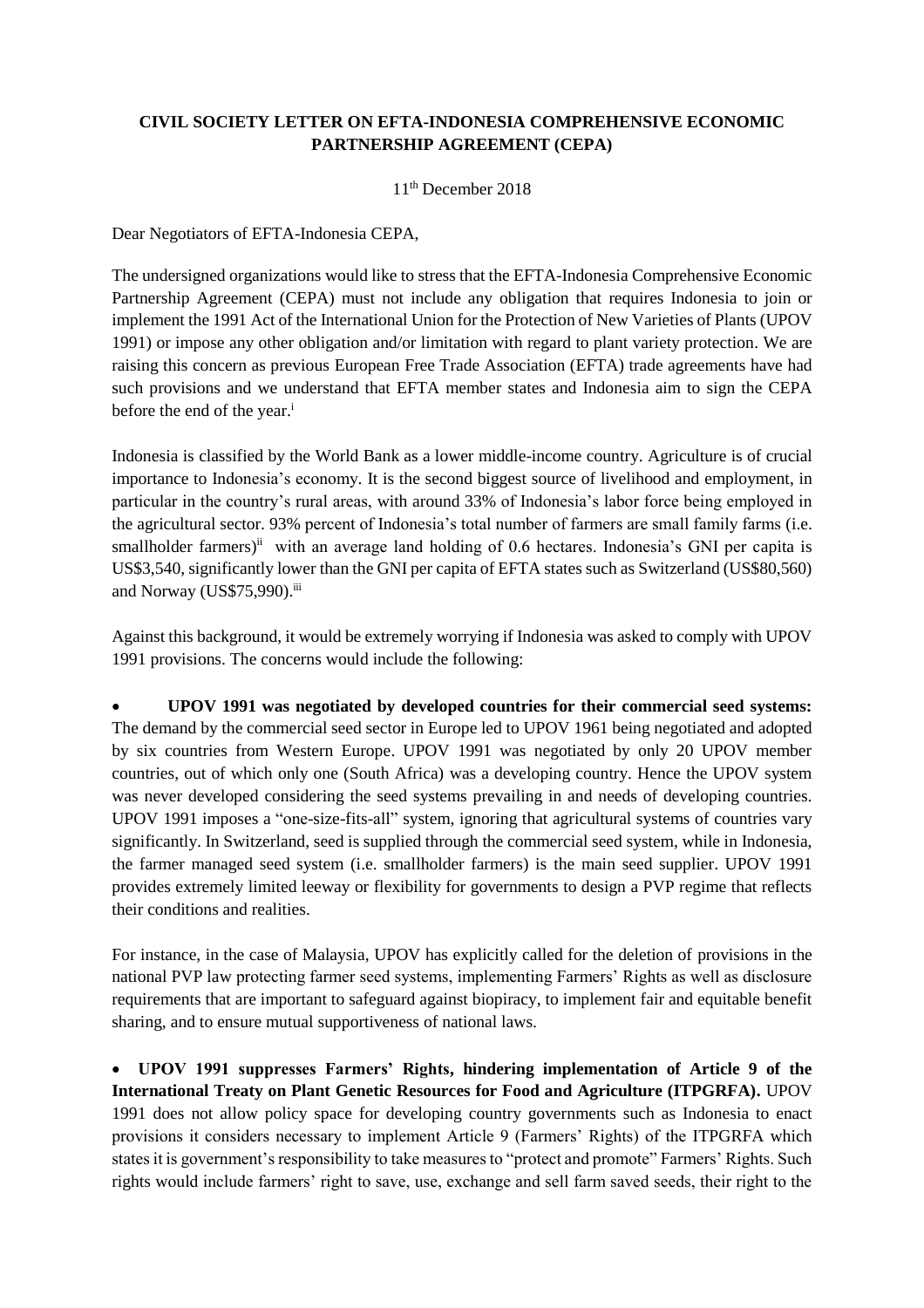protection of tradition knowledge and the right to equitably participate in sharing benefits arising from the utilization of plant genetic resources for food and agriculture.

**Most revealing of the conflict between UPOV 1991 and the ITPGRFA is UPOV's response to**  Farmers' Rights provisions enacted by Parties to the International Treaty. For example, in examining the conformity of Malaysia's national PVP legislation with UPOV 1991, UPOV called on Malaysia to delete from its legislation the right of small farmers to exchange reasonable amounts of propagating material of protected variety.<sup>iv</sup> In the case of the Philippines, UPOV found the farmer's exception that recognised the traditional right of small farmers to save, use, exchange, share or sell their farm produce of a variety protected under this Act to be incompatible with the 1991 Act.<sup>v</sup>

A 2015 study undertaken on behalf of the German Federal Ministry for Economic Cooperation and Development concluded that "UPOV 91-based PVP laws were found to not advance the realization of Farmers' Rights; rather they are effective in the opposite direction".<sup>vi</sup>

 **Facilitate bio-piracy of genetic resources:** UPOV does not recognize the principles of the Convention on Biological Diversity (CBD) that access to local genetic resources should be subject to prior informed consent (PIC) and fair and equitable benefit sharing. It based on inequity as new varieties may be developed from traditional varieties and be PVP protected, without requiring the holder of new variety to obtain PIC and pay fair and equitable benefit sharing to the farmer or farming community that developed the traditional varieties.

 **Adverse effects for implementation of human rights.** A human right impact assessment of UPOV 91 has concluded "... if implemented and enforced, UPOV 91 would sever the beneficial interlinkages between the formal and informal seed systems", and its "restrictions on the use, exchange and sale of protected seeds could adversely affect the right to food, as seeds might become either more costly or harder to access" as well as "other human rights, by reducing the amount of household income which is available for food, healthcare or education."vii

The assessment further adds that traditional knowledge applied by farmers in the selection, preservation and storing of seed is the basis of local innovation and *in situ* seed conservation and "UPOV's restrictions on saving, exchanging and selling protected seed comes at the expense of farmers gradually losing their know-how related to seed selection and preservation. They would also gradually lose their ability to make informed decisions about what to grow and on which type of land, how to respond to pest infestation, or how to adapt their seed system to changing climatic conditions." "The process of "deskilling" of farmers – which is already underway with the decline of local agrobiodiversity – could become more acute with restrictions on use of seeds introduced through UPOV 91-style laws, and that from a human rights perspective, restrictions on traditional practices and seed management systems ... adversely impact on farmers' rights, cultural rights, minority rights, indigenous peoples' rights, women's rights, as well as on biodiversity and the right to food".

 **Undermine implementation of the "Declaration on the right of peasants and other people working in rural areas".** This Declaration has been adopted by the Human Rights Council and the UN General Assembly. Its adoption was supported by EFTA members such as Switzerland. This Declaration among others requires States to "take measures to respect, protect and fulfil the right to seeds of peasants and other people working in rural areas" which include the right to save, use, exchange and sell their farm-saved seed or propagating material, right to the protection of traditional knowledge,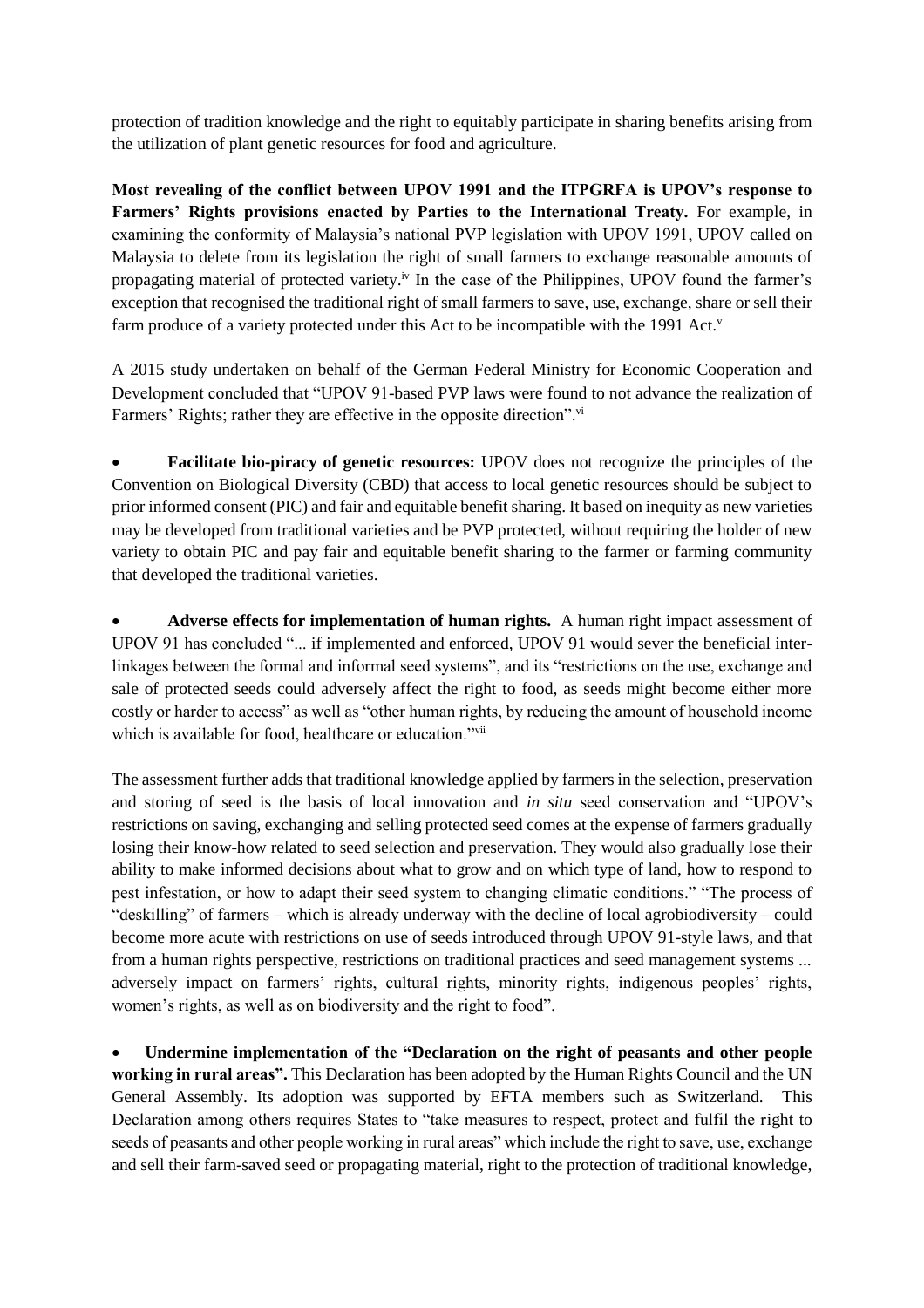and right to equitably participate in sharing the benefits arising from the utilization of plant genetic resources for food and agriculture and the right to participate in the making of decisions on matters relating to the conservation and sustainable use of plant genetic resources for food and agriculture.

Implementation of the Declaration requires Indonesia to have complete flexibility to put in place relevant measures. As such any obligation on Indonesia to follow UPOV 1991 would be inconsistent with the intent and spirit of the Declaration.

**Exacerbate erosion of biodiversity:** UPOV 1991's requirements of uniformity and stability focus efforts into the development of a limited number of standard varieties. Farmer varieties will not meet these criteria as they are constantly evolving. What is being rewarded is homogeneity and not agro-biodiversity. This skewed approach has resulted in genetic erosion, making crops vulnerable to pests and climate stress. It is estimated that about 75% of plant genetic diversity has been lost as farmers worldwide have abandoned their local varieties for genetically uniform varieties that produce yield under certain conditions. <sup>viii</sup> Genetic diversity within crops is also decreasing.

According extensive protection to one type of seed system with implications for the farmer seed systems prevailing in Indonesia, makes a mockery of Article 6 of the ITPGRFA which stresses on sustainable use of plant genetic resources including by pursuing fair agricultural policies that promote the development and maintenance of diverse farming systems.

 **Norway is a member of UPOV 1978, so requiring Indonesia to comply with UPOV 1991 would be unfair.** For reasons mentioned above, Norway has decided not to join UPOV 1991. It thus remains a member of UPOV 1978 which offers limited protection for breeders' rights and more leeway for Farmers' Rights.

Since Norway a developed country, with GNI per capita 21 times higher than Indonesia has refused to join and/or implement UPOV 1991, it is unfair and illogical that Indonesia a lower-middle income country hasto agree to join or comply with UPOV 1991. **In fact, Indonesia must be entitled to greater flexibility than Norway.** 

**In short, UPOV 1991 offers an inappropriate legal framework for Indonesia**. **It is estimated that joining or complying with UPOV 1991 will increase the cost of seeds by more than 4 times, according to a study of the impact on Filipino farmers of joining UPOV 1991. ix Multiple independent experts support this conclusion, and recommend that developing countries should not join or implement UPOV.<sup>x</sup>**

The former United Nations Special Rapporteur on the Right to Food in its 2009 report to the General Assembly highlights that "States – particularly developing countries where the function of traditional, farmers' seed systems is even more important both for the prevention of genetic erosion and for the livelihoods of farming communities – should design sui generis forms of protection of plant varieties which allow these systems to flourish, even if this means adopting non-UPOV compliant legislations". He concludes: "No State should be forced to establish a regime for the protection of intellectual property rights which goes beyond the minimum requirements of the TRIPS Agreement: free trade agreements obliging countries to join the 1991 UPOV Convention or to adopt UPOV-compliant legislation, therefore, are questionable."xi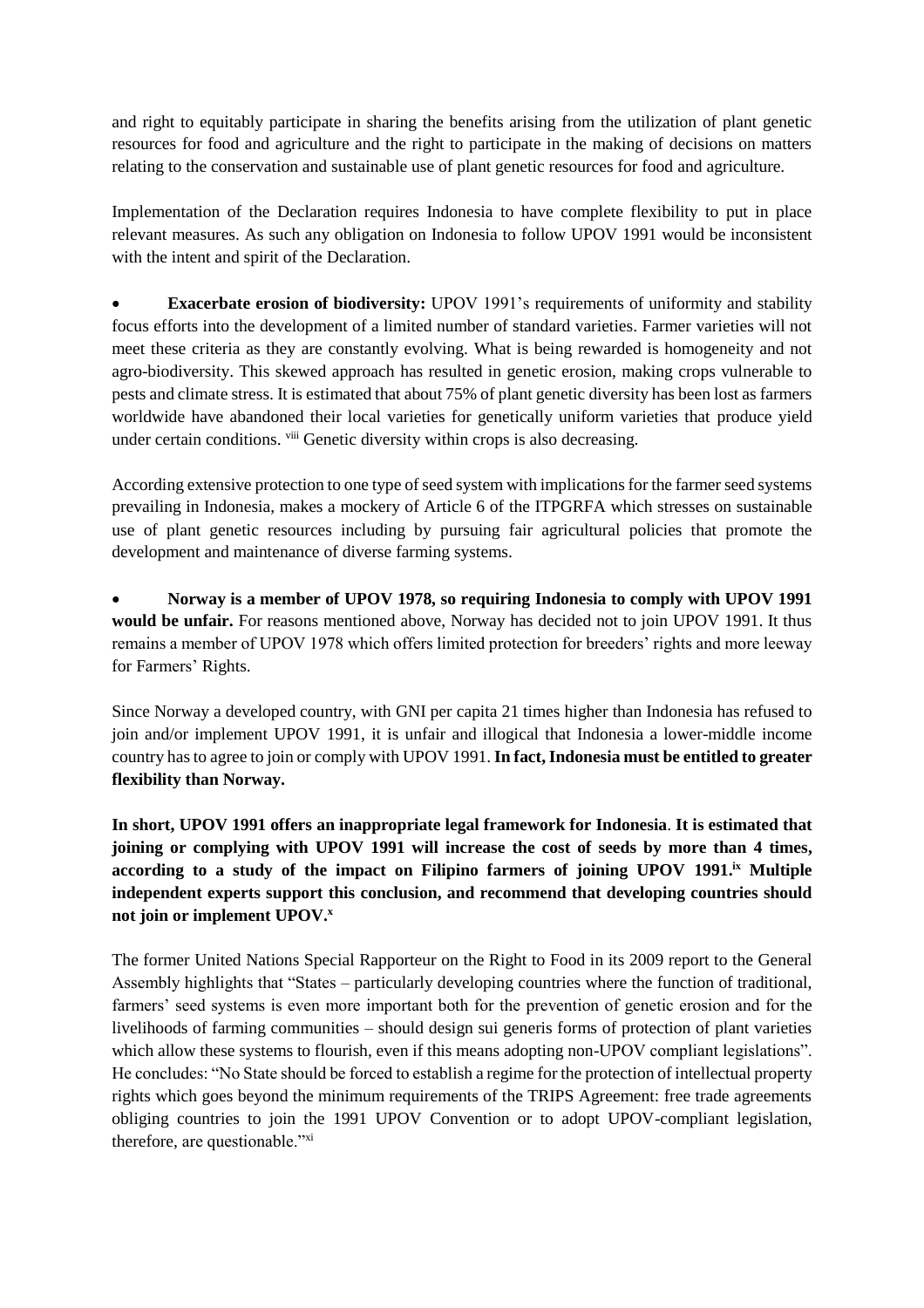**Further, there is precedent for EFTA trade agreements to not require Parties to ratify or implement UPOV 1991 (e.g. EFTA-Southern African Customs Union (SACU) free trade agreement (FTA) signed in 2006xii).** 

**In addition, if CEPA needs to include a provision on plant variety protection, it should at the very least offer Indonesia greater flexibility than Norway. Previous EFTA trade agreements (e.g. Hong Kong-EFTA FTA) have allowed a country to comply with UPOV 1978. As Indonesia's GNI per capita is significantly lower than Hong Kong, Indonesia must be given greater flexibility. The CEPA should only require Indonesia to** *endeavour* **to follow UPOV 1978 as Indonesia considers appropriate.** 

**The CEPA must also recognize Indonesia's policy space to design a PVP system that is appropriate for its agricultural system, allows Indonesia to protect its local plant genetic resources, its farmers and safeguard public interest as well as enables it to take measures to implement the Declaration on the right of peasants and other people working in rural areas.**

We are also extremely disturbed by the lack of transparency in the EFTA negotiations with Indonesia and call on **EFTA negotiators to ensure complete transparency in the trade negotiations.** 

## **Signatories**

- 1. Alliance Sud, Switzerland
- 2. Association for Plant Breeding for the Benefit of Society (APBREBES), Switzerland
- 3. Brot für alle (Bread for All), Switzerland
- 4. Fastenopfer, Switzerland
- 5. Hilfswerk der Evangelischen Kirchen Schweiz
- 6. FIAN Switzerland for the Human Right to Adequate Food
- 7. Organic Norway
- 8. Public Eye, Switzerland
- 9. Swissaid, Switzerland
- 10.The Development Fund, Norway
- 11.Norwegian Farmers and Smallholders Union, Norway,
- 12.The Norwegian Trade Campaign

l

vi The UPOV Convention, Farmers' Rights and Human Rights - An integrated assessment of potentially conflicting legal frameworks" published by Deutsche Gesellschaft für Internationale Zusammenarbeit (GIZ) on behalf of the German Federal Ministry for Economic Cooperation and Development" (June 2015) available a[t https://www.giz.de/fachexpertise/downloads/giz2015-en-upov-convention.pdf](https://www.giz.de/fachexpertise/downloads/giz2015-en-upov-convention.pdf)

vii Owning Seeds, Accessing Food – A human rights impact assessment of UPOV 1991 based on case studies in Kenya, Peru and the Philippines," October 2014. Available at https://www.publiceye.ch/en/topics- background/agriculture-and-biodiversity/seeds/owning-seedsaccessing-food/

<sup>i</sup> http://www.efta.int/Free-Trade/news/EFTA-and-Indonesia-conclude-trade-negotiations-510756

ii http://www.fao.org/3/i8881en/I8881EN.pdf

iii https://data.worldbank.org/indicator/NY.GNP.PCAP.CD

iv UPOV doc. C(Extr.)/ 22/2 available at http://www.upov.int/edocs/mdocs/upov/en/c\_extr/22/c\_extr\_22\_2.pdf.

<sup>v</sup> UPOV doc. C(Extr.)/24/2 available at http://www.upov.int/edocs/mdocs/upov/en/c\_extr/24/c\_extr\_24\_02.pdf